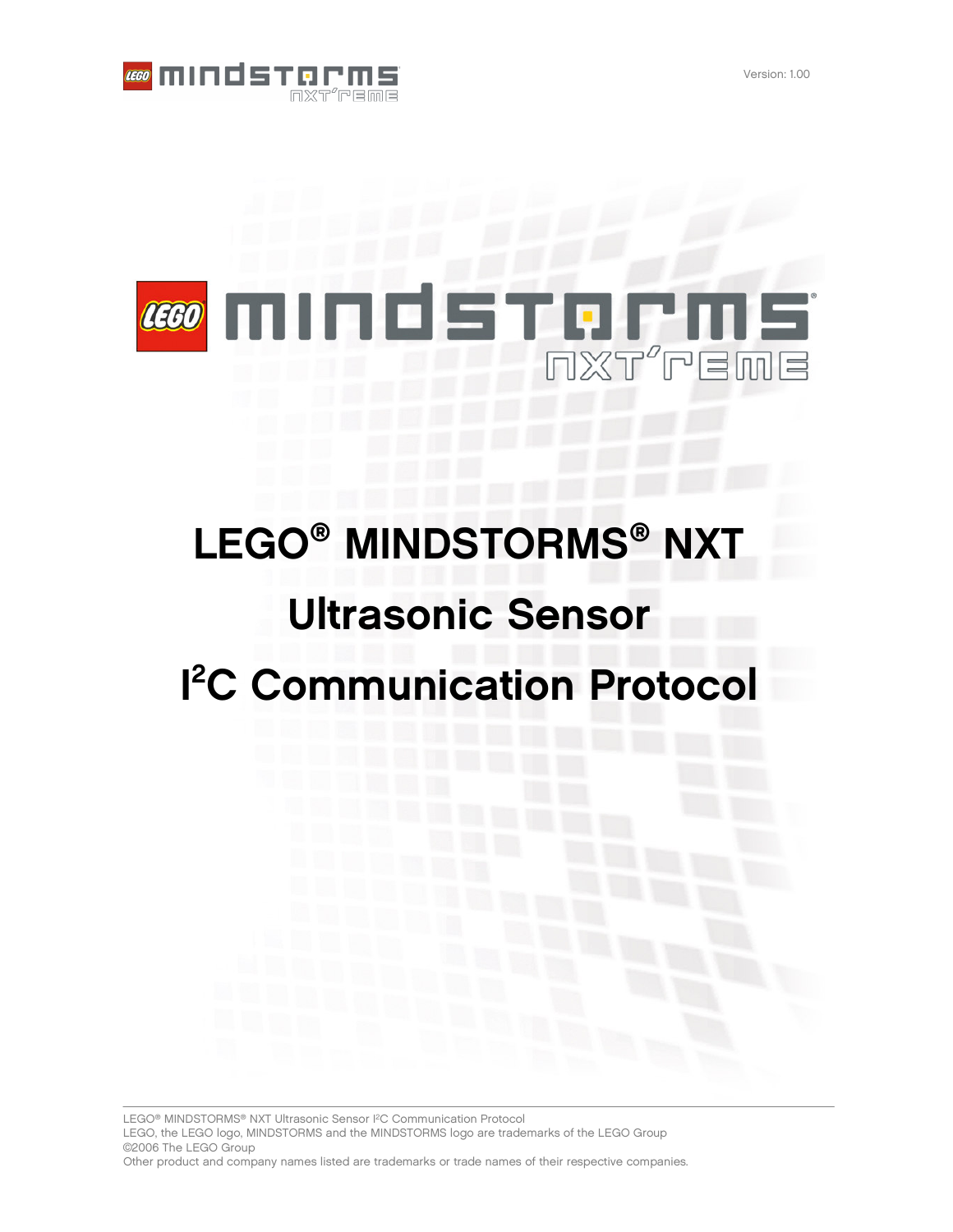

The table documents the low-speed communication protocol which is used for communicating with the LEGO® MINDSTORMS® NXT Ultrasonic Sensor. Not all of these commands are accessible within the software, but the ultrasonic se

|                                       | <b>Transmitted from NXT</b> |             |            |                | <b>Received in NXT</b> |             |              |             |             |             |             |             |             |                 |
|---------------------------------------|-----------------------------|-------------|------------|----------------|------------------------|-------------|--------------|-------------|-------------|-------------|-------------|-------------|-------------|-----------------|
|                                       | <b>Byte</b>                 | <b>Byte</b> |            |                |                        | <b>Byte</b> | <b>Byte</b>  | <b>Byte</b> | <b>Byte</b> | <b>Byte</b> | <b>Byte</b> | <b>Byte</b> | <b>Byte</b> |                 |
| Command                               | 0                           |             | Byte 2     | Length         | Byte 0                 |             | $\mathbf{2}$ | З           | 4           | 5           | 6           | 7           | 8           | <b>Comments</b> |
|                                       |                             | Addr.       |            |                |                        |             |              |             |             |             |             |             |             |                 |
| Constants                             |                             |             |            |                |                        |             |              |             |             |             |             |             |             |                 |
| Read version                          | 0x02                        | 0x00        | $R + 0x03$ | 8              | 0x56                   | 0x31        | 0x2E         | 0x30        | 0x00        |             |             |             |             | V1.0            |
| Read product ID                       | 0x02                        | 0x08        | $R + 0x03$ | 8              | 0x4C                   | 0x45        | 0x47         | 0x4F        | 0x00        |             |             |             |             | <b>LEGO</b>     |
| Read sensor type                      | 0x02                        | 0x10        | $R + 0x03$ | 8              | 0x53                   | 0x6F        | 0x6E         | 0x61        | 0x72        | 0x00        |             |             |             | Sonar           |
| Read factory zero (Cal 1)             | 0x02                        | 0x11        | $R + 0x03$ | $\mathbf{1}$   | 0x00                   |             |              |             |             |             |             |             |             |                 |
| Read factory scale factor (Cal 2)     | 0x02                        | 0x12        | $R + 0x03$ | $\mathbf{1}$   | 0x01                   |             |              |             |             |             |             |             |             |                 |
| Read factory scale divisor            | 0x02                        | 0x13        | $R + 0x03$ | $\mathbf{1}$   | 0x0E                   |             |              |             |             |             |             |             |             |                 |
| Read measurement units                | 0x02                        | 0x14        | $R + 0x03$ | $\overline{7}$ | 0x31                   | 0x30        | 0x45         | 0x2D        | 0x32        | 0x6D        | 0x00        |             |             | 10E-2m          |
|                                       |                             |             |            |                |                        |             |              |             |             |             |             |             |             |                 |
| Variables                             |                             |             |            |                |                        |             |              |             |             |             |             |             |             |                 |
| Read continuous measurements interval | 0x02                        | 0x40        | $R + 0x03$ | $\mathbf{1}$   | Interval               |             |              |             |             |             |             |             |             |                 |
| Read command state                    | 0x02                        | 0x41        | $R + 0x03$ | $\mathbf{1}$   | Command state          |             |              |             |             |             |             |             |             |                 |
| Read Measurement Byte 0               | 0x02                        | 0x42        | $R + 0x03$ | $\mathbf{1}$   | Result 1               |             |              |             |             |             |             |             |             |                 |
| Read Measurement Byte 1               | 0x02                        | 0x43        | $R + 0x03$ | $\mathbf{1}$   | Result 2               |             |              |             |             |             |             |             |             |                 |
| Read Measurement Byte 2               | 0x02                        | 0x44        | $R + 0x03$ | $\mathbf{1}$   | Result 3               |             |              |             |             |             |             |             |             |                 |
| Read Measurement Byte 3               | 0x02                        | 0x45        | $R + 0x03$ | $\mathbf{1}$   | Result 4               |             |              |             |             |             |             |             |             |                 |
| Read Measurement Byte 4               | 0x02                        | 0x46        | $R + 0x03$ | $\mathbf{1}$   | Result 5               |             |              |             |             |             |             |             |             |                 |
| Read Measurement Byte 5               | 0x02                        | 0x47        | $R + 0x03$ | $\mathbf{1}$   | Result 6               |             |              |             |             |             |             |             |             |                 |
| Read Measurement Byte 6               | 0x02                        | 0x48        | $R + 0x03$ | $\mathbf{1}$   | Result 7               |             |              |             |             |             |             |             |             |                 |
| Read Measurement Byte 7               | 0x02                        | 0x49        | $R + 0x03$ | $\mathbf{1}$   | Result 8               |             |              |             |             |             |             |             |             |                 |
| Read actual zero (Cal 1)              | 0x02                        | 0x50        | $R + 0x03$ |                | 0x00                   |             |              |             |             |             |             |             |             |                 |